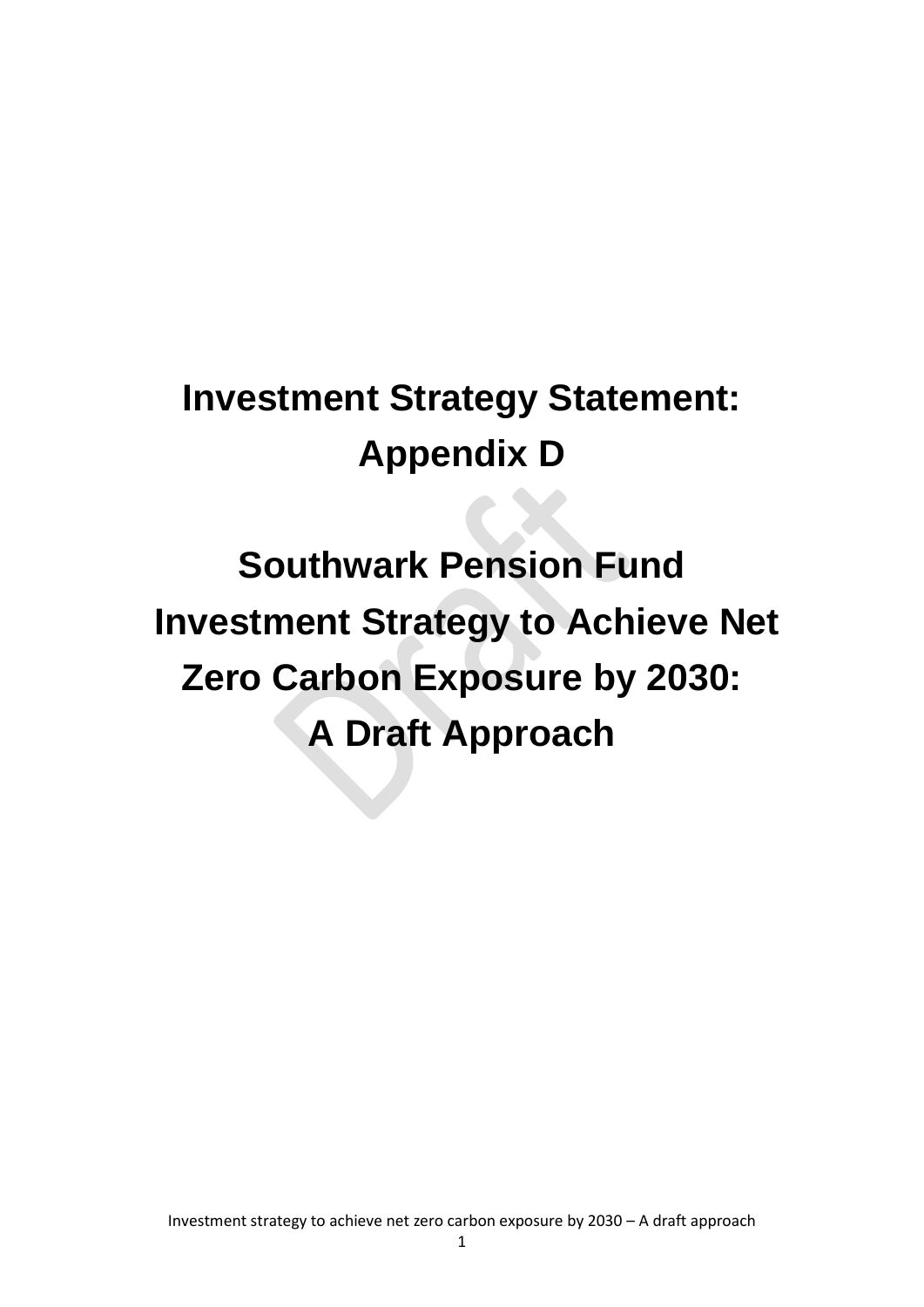## **Introduction**

The London Borough of Southwark Pension Fund is an open, defined-benefit pension fund as part of the national Local Government Pension Scheme. The nature of the Fund and scheme design means that payment of pensions will extend over the very long term.

In setting the investment strategy, the Fund seeks to balance twin objectives: first, to achieve sufficient long-term returns for the Fund to be affordable and second, to keep the employer contribution rate as stable as possible. These objectives must now be considered in the context of the global climate emergency and the need to reduce exposure to carbon investments, a key thrust to this strategy.

In this respect, the Fund seeks to operate a long term, sustainable strategy; one which does not rely upon the pursuit of short term returns but utilises a well-structured asset and fund manager investment allocation to target long term socially responsible, sustainable investment performance. The Fund avoids unnecessary complexity within its investment structure, appointing best in class managers within an asset class to achieve the strategic asset allocation. Having stronger relationships with a smaller number of managers provides significant flexibility and adaptability if required, but this will be challenged as the fund strives to reduce exposure to fossil fuels.

To achieve the twin objectives while reducing carbon exposure, the Fund needs to invest in a diverse range of assets, which provide higher returns relative to the growth of pension liabilities whilst taking account of the volatility inherent in investment markets. This will require additional resources, support and advice in order to deliver the positive outcomes being targeted. It will also require increasingly sophisticated management reporting for control and monitoring of performance.

As a long-term investor, with significant investment assets and pension liabilities the Fund must be comprehensive in the consideration and mitigation of risks that the portfolio faces. The Fund will base assessments of risk on future pension liabilities and contributions, will consider financial and non-financial risks, diversify investment assets in an appropriate manner, but also recognise the limits of that diversification.

## **The Net Zero Challenge**

A developing risk to investment and to the Southwark fund is from exposure to fossil fuels. Extraction and combustion of fossil fuels generate significant carbon dioxide  $(CO_2)$  output. There is a growing scientific consensus<sup>1</sup> that continued  $CO<sub>2</sub>$  production will have a detrimental impact upon the earth's climate.

The Fund, through its diversified portfolio of investments, is exposed to assets where a portion of the market value is derived from current or future extraction and production of fossil fuels. Global and local regulatory restrictions on fossil fuel extraction and usage, in addition to changing consumer trends, may degrade the viability of fossil fuel extraction and usage. The value of investments in companies that derive much of their revenue or value from these resources would be at risk.

#### **Recent Background**

**.** 

On 13 December 2016, after due consideration of the long term risk to the Fund; the Fund announced that investments in fossil fuel companies would be cut over the long term. This commitment was incorporated into the Investment Strategy Statement for the Fund published in March 2017 and updated in December 2021. Southwark is one of the first LGPS

<sup>&</sup>lt;sup>1</sup> IPCC report, 'code red' for human driven global heating, warns UN chief / / UN News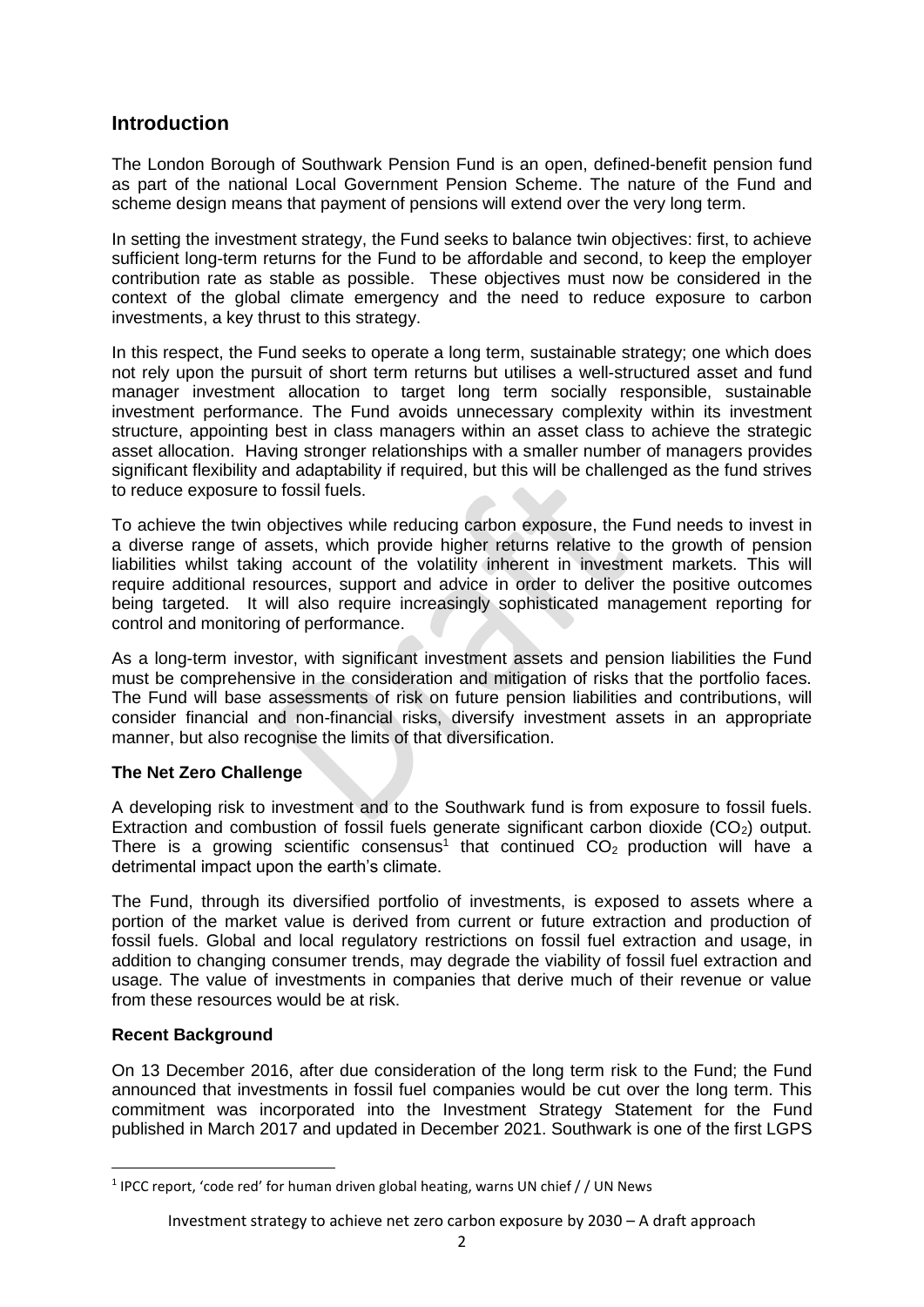Funds to make such a commitment and places the Fund at the forefront of sustainable fossil fuel aware investment.

The Fund recognises the growing financial risks associated with investment in traditional energy sources and is fully committed to transferring any current investments in these traditional energy sources in a way that is both structured and affordable and also meets the Fund's fiduciary duties.

The previous investment strategy committed to a reduction in exposure to fossil fuel generated significant  $CO<sub>2</sub>$  output. It was adopted in 2017 and has acted to counteract the risk to the Fund of investment exposure to fossil fuels, in line with other Fund responsibilities. In the period between 2017 and the adoption of the new strategy, the Fund's carbon exposure has reduced by 50%.When the previous strategy was agreed we set out a short, medium and long-term plan. Over the last four years significant progress has been made in transitioning investments exposed to fossil fuels to products with lower carbon exposure, as set out in the chart below:



#### **Progress by Asset Class**

The availability of suitable investment products, which meet the Fund's requirements, has influenced progress made within each asset class the Fund is invested in. This can be demonstrated by the fact that 100% of the Fund's holdings in equities had been transferred to low or reduced carbon investments by September 2021. In comparison, the Fund's defensive allocation, (15%) which includes investments in absolute return bonds and index linked gilts, remains in non-low carbon investments due to the lack of availability of suitable replacements. The progress to date by asset class is set out in detail below.

## **Equities**

The Fund's holdings in passive developed market equities have been transitioned to passive low carbon equity funds. Emerging market passive equities have been switched to a new emerging market active equity strategic asset allocation. Investment has been made in the Comgest Global Emerging Markets Plus Fund, which demonstrates strong ESG credentials whilst maintaining performance targets. The Fund's active equities portfolio has divested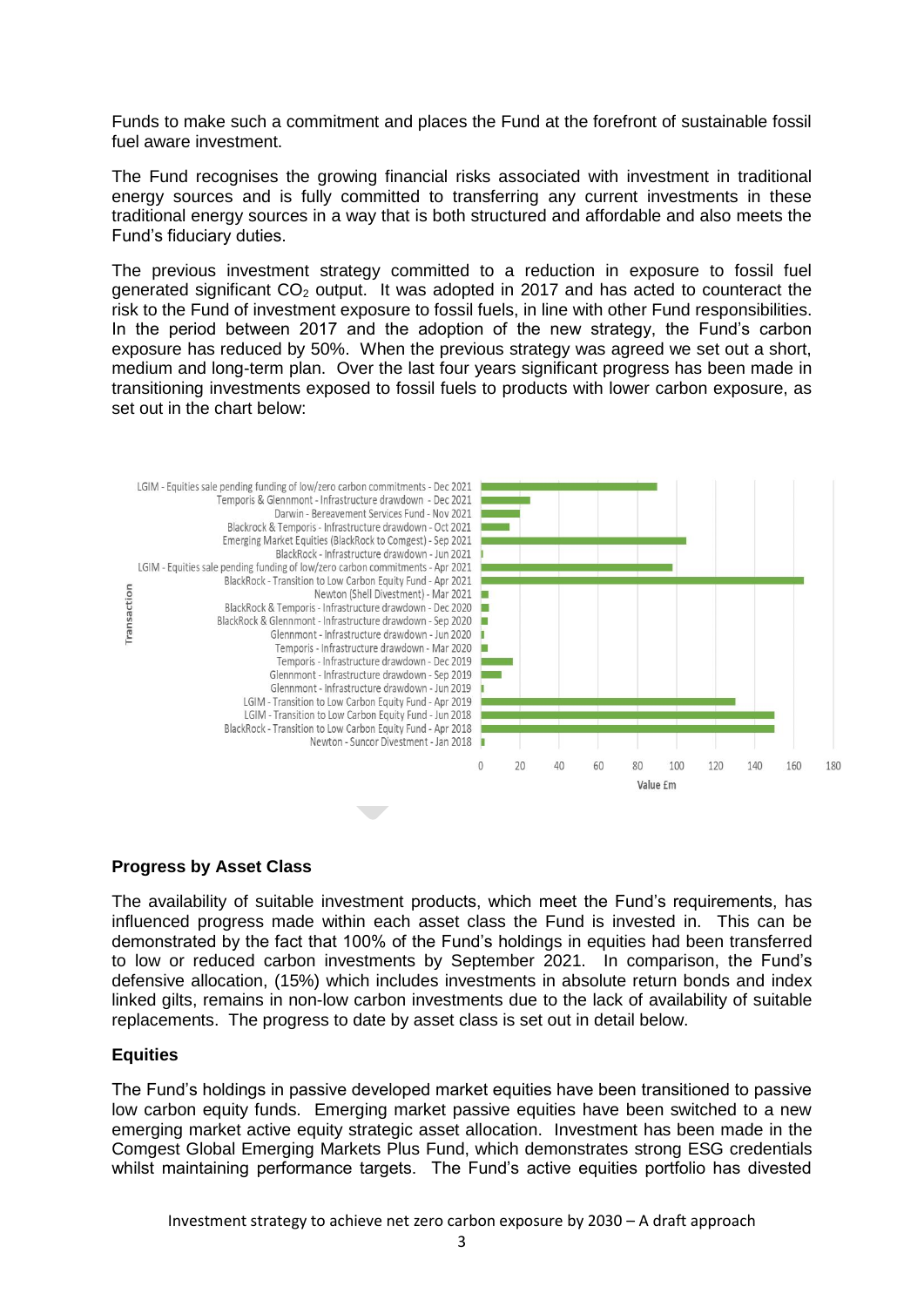from fossil fuel investments and a restriction has been placed on the portfolio preventing further investments in these companies or their industry peers.

The above changes have resulted in the Fund's 45% strategic allocation to equities now being entirely in low or reduced carbon holdings, whilst maintaining exposure to this asset class in a manner that continues to achieve the required level of risk and return.

#### **New ESG Priority Allocation**

A strategic allocation of 5% to alternative investments has been agreed. This allocation has both low carbon and strong ESG credentials. Commitments to three new investments have been approved within this allocation, with the majority expected to be invested by the end of March 2022. Commitments have been made with Blackstone Capital Holdings (private equity); Darwin Alternative Investment Management (bereavement services); and BTG Pactual Timberland Investment Group.

#### **New Allocation to Sustainable Infrastructure**

Following the agreement to allocate 5% of the Fund to this asset class, commitments have been made to investments in four funds that specifically include investments in solar and wind power technologies identified by the fund managers.

### **Measurement of Progress**

During this time, it has been possible to test performance against our commitment through the use of carbon foot printing. We have developed our approach and made ongoing improvements. Further work is required as the market develops and there are improvements in the availability and accuracy of the measurement of carbon intensity data.

The Fund has increased in value from £1.5bn in September 2017 to over £1.9bn in March 2021. Performance has remained strong in the short to medium term with returns at March 2021 as follows: 1 year 24.4%, 3 years 9.6%, and 5 years 10.4%. The one-year return outperformed the average local authority return of 22.8% and the Fund has achieved top quartile performance in the longer term when compared to other local authorities.

These strong performance results give confidence in moving forward with a more definite plan to take the Fund to 2030. The Fund has reduced its carbon footprint by 50% during this time whilst maintaining investment performance. Looking forward there remains a conviction that strong investment performance can be delivered alongside reducing carbon exposure, and it is appropriate to move to the next stage of making further progress towards a net zero carbon commitment by 2030.

This document outlines how the Fund will approach this divestment, how the risks and other considerations associated with such a commitment will be managed and how the divestment will be incorporated into the asset allocation strategy for the Fund.

#### **Transition to Net Zero Carbon Principles:**

The overall approach of the Fund to incorporating wider environmental, social and governance issues (ESG) is set out in more detail within the Investment Strategy Statement.

This applies throughout the investment process from the initial investment to ongoing engagement and responsible stewardship of Fund assets.

This document will specifically address the Fund's principles for the transition to net zero carbon: The four key principles for divestment are set out below: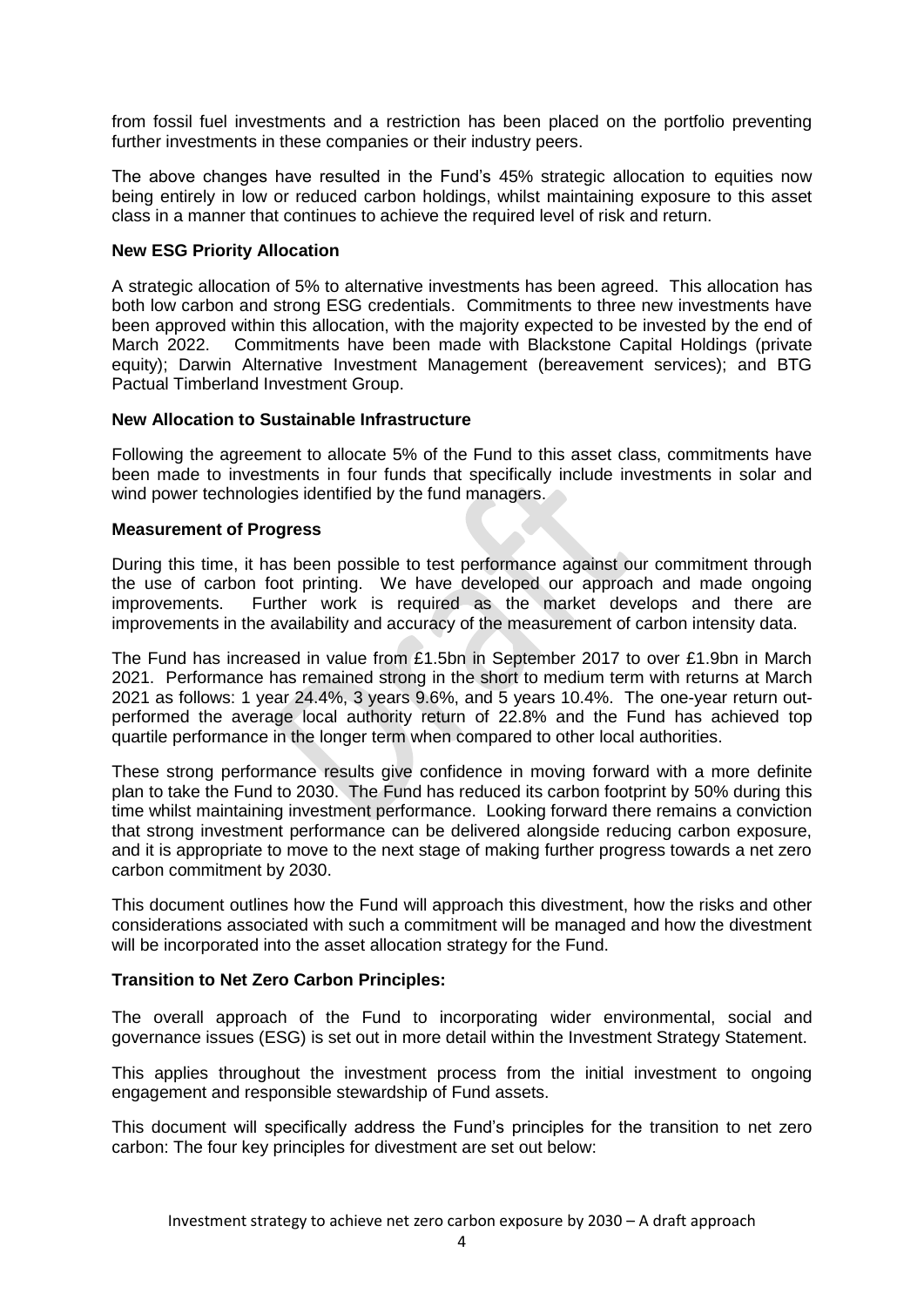- Climate related risks and opportunities will be incorporated into the overall asset allocation strategy
- The commitment to reduction in fossil fuel investment is more than a long-term risk mitigation strategy.
- Divestment is not risk free.
- Engagement and local authority partnerships LCIV

#### **Principle 1: Incorporation into asset allocation strategy**

The primary purpose of the Fund is to meet the pension benefits for the members of the Fund. Every three years the Fund undergoes an actuarial valuation, which estimates the value of pensions due to be paid to members. The result of which allows the Fund to review the asset and investment strategy in order to establish the most appropriate mix of assets to best achieve the required level of net of fees investment return on an appropriate risk adjusted basis, whilst ensuring diversity of assets, sufficient liquidity and appropriate governance of the investments.

The Fund will seek to fully integrate fossil fuel risk and opportunities into the investment strategy review process, from overarching asset allocation to individual investment choices. All investments will be considered through the lens of fossil fuel risk, but that any investment cannot be separated from the overall investment objectives for the Fund and must be subject to a full business case in consideration of the overall portfolio as well as fees and transition costs.

### **Principle 2: More than a long-term risk mitigation strategy**

The Fund has a fiduciary duty to all the employers within the Fund and to the scheme members, and as such must manage the investment assets effectively with an investment time horizon in line with the liabilities for the Fund and have due regard to the investment risk inherent within the portfolio.

The Fund recognises the risk that fossil fuel investment places upon the Fund for future investment and as such, this document largely involves the desire to mitigate risk.

However, purely focussing upon those investments that are negatively exposed to the decline in profitability and viability of fossil fuel extraction and usage excludes a key consideration for the Fund; identifying those investments that are positioned to gain from such a transition.

The Fund therefore will proactively seek to identify suitable investments that fit within the overall asset allocation strategy and will be the beneficiaries from a low carbon regulatory and investment environment. The Fund will target both a downside risk mitigation strategy and a desire to invest in positive 'green' focussed assets.

#### **Principle 3: Divestment is not risk free – Potential for negative implications**

It is imperative that, as set out in Principle 2, the Fund must seek to incorporate fossil fuel considerations into the overarching investment strategy rather than seeking to separately implement fossil fuel risk mitigation approaches.

The Fund has long held a large portion of equity investments as passive (investments that are held in the same proportion as that of the market as a whole) with a current target allocation of 30%. This approach acknowledges the challenges and typically higher costs involved in seeking to predict future investment winners and losers. The inclusion of a fossil fuel risk mitigation strategy within this leads to a risk that in the short term the Fund may be negatively exposed to overall market returns if fossil fuel based investments outperform the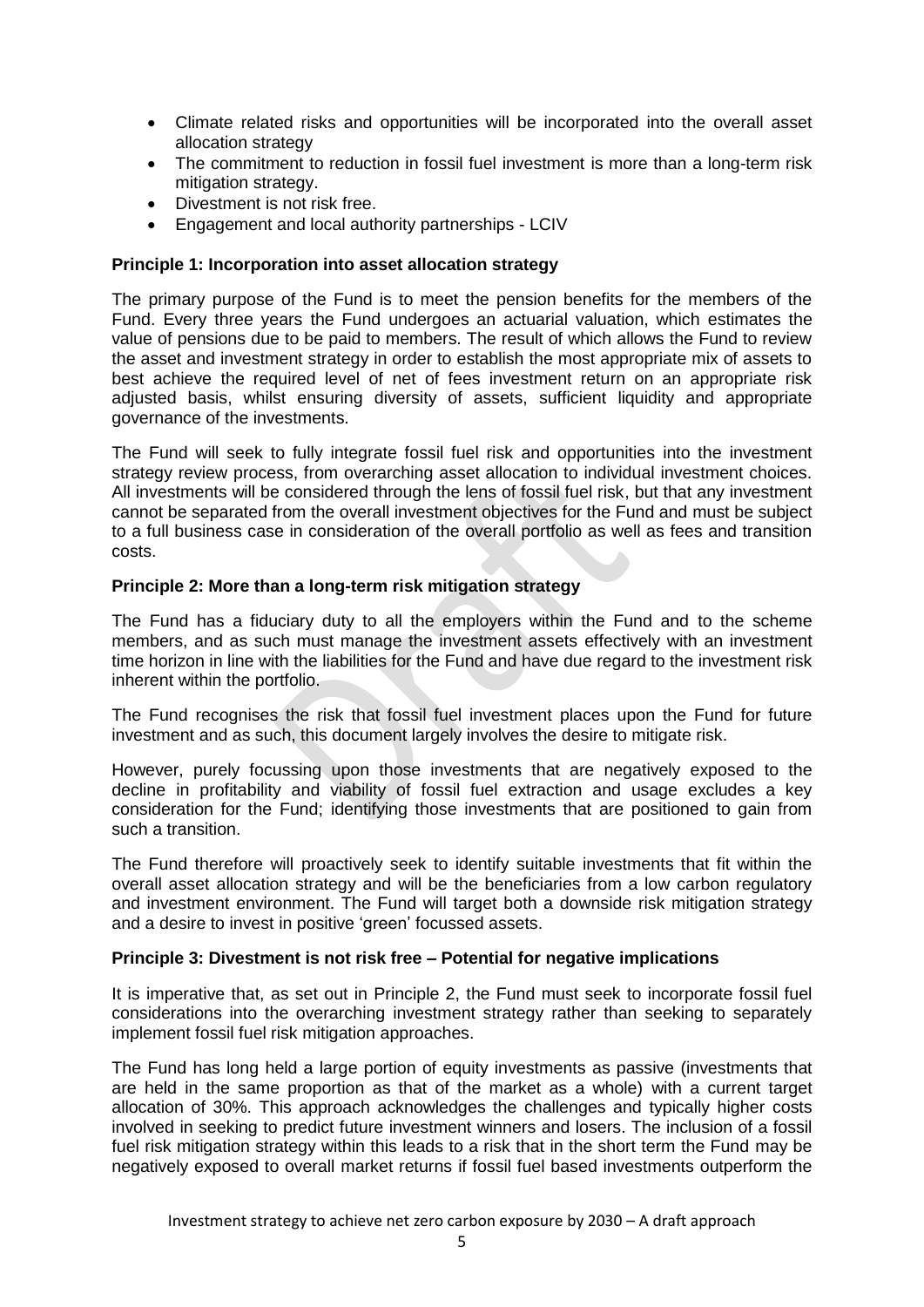wider market. Global usage of fossil fuels is still predicted to comprise a significant portion of global energy usage in years to come and as such, the Fund must be cognisant of the potential investment returns forgone should fossil fuel usage decline at a rate slower than the market has priced in.

There are additional management expenses within equity investment mandates that have some element of fossil fuel exclusion. As such the Fund must be confident that the additional risk from holding a portion of the Fund that is exposed to fossil fuels must be considered to be greater than the additional burden of higher management fees and any associated costs of transitioning assets from one mandate to another. The Fund works with its advisers and asset managers to ensure that there is no expected financial detriment associated with asset allocation shifts made to low carbon alternatives.

The measurement and assessment of which investments are most exposed to fossil fuels is not straightforward. Some companies may hold fossil fuel reserves or operations which are more damaging to the environment as a result of greater  $CO<sub>2</sub>$  output but that might be paradoxically less exposed to changing regulatory environment due to lower extraction costs. Companies not directly involved in the production or extraction of fossil fuel may derive significant portions of their revenue from fossil fuel companies. The Fund must ensure that any assessment of exposure to fossil fuels risk is sophisticated, and that investments are not distorted by inaccurate data.

#### **Principle 4: Engagement and Local Authority Partnerships - LCIV**

There is growing appreciation of the growing risks and opportunities that pension funds face from the transition away from traditional fossil fuel usage, including among Local Government Pension Funds. Where appropriate, it is important that the Fund works with other Local Authority partners to share knowledge and best practice as well as utilising collective assets to push for the most effective and efficient implementation of reduced fossil fuel strategies.

The Fund will work with local authority partners as well as the LCIV, the pooled investment vehicle of which the Fund is a shareholder and active supporter, in the application of this commitment. The Fund will also seek to be an active voice in the investment community for the advancement of investment outside of fossil fuels.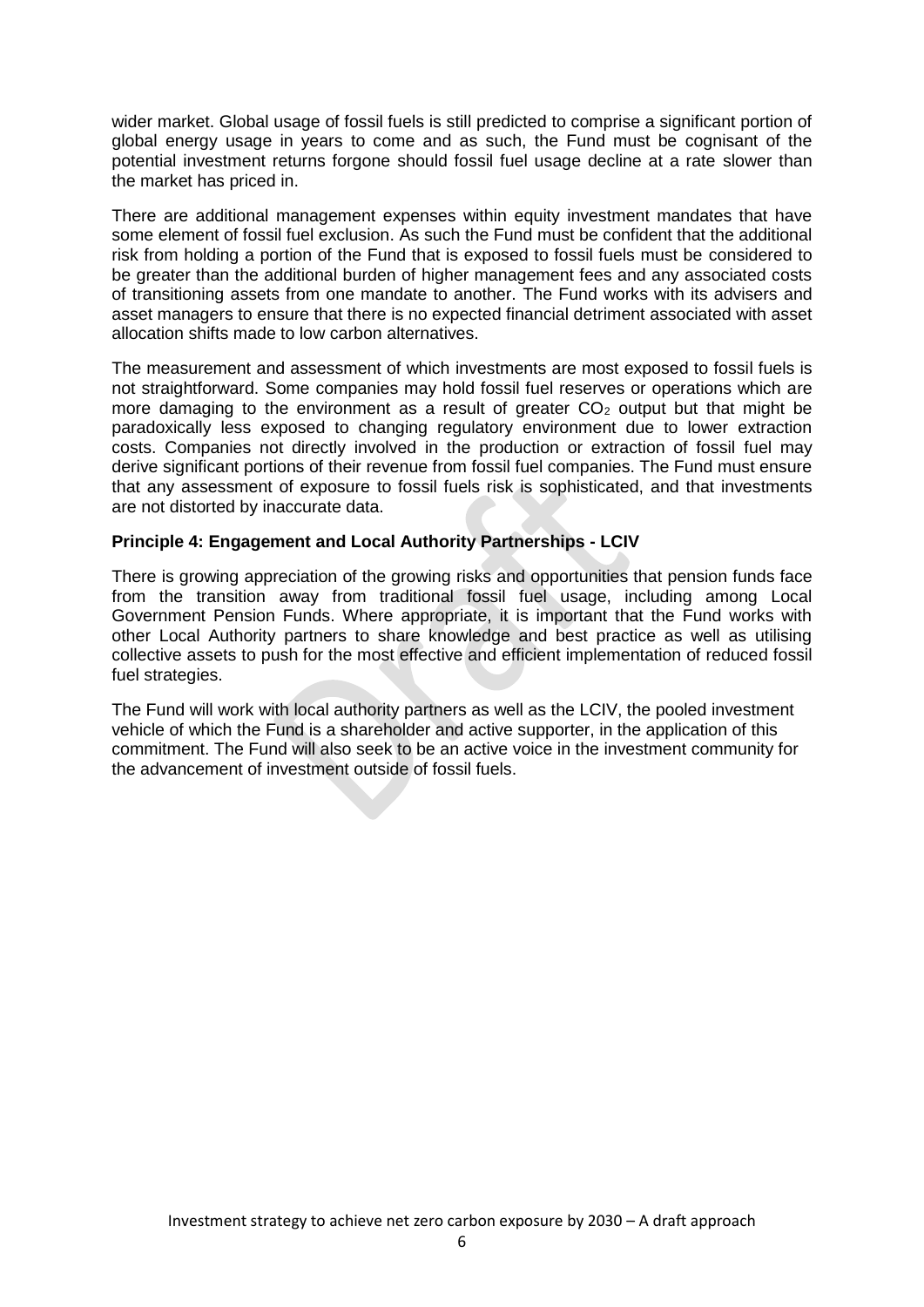## **Timeline**:

The Fund's implementation period to achieve net zero carbon is split into three main time horizons, encompassing short, medium and long-term objectives.

- The short term: one-four years (2022-2026)
- The medium term: five-seven years (2027-2029)
- The long term: year eight (2030)

Given the difficulty in predicting the global investment and technological environment in addition to Fund specific liability and investment requirements, longer-term periods will likely be subject to significant variability and uncertainty.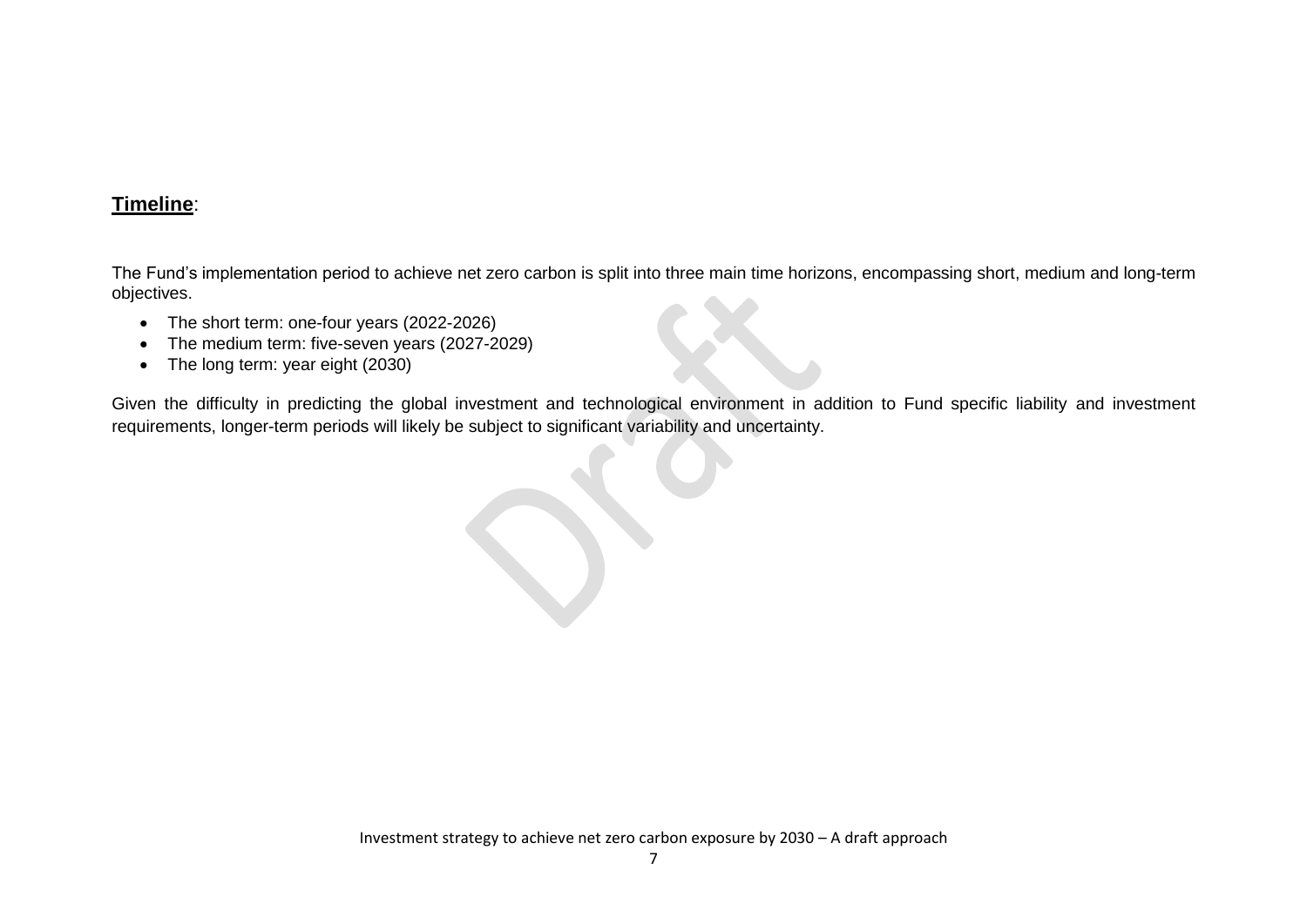#### **Short Term – From 2022 to 2026**

#### **Triennial Actuarial Valuation and Investment Strategy Review**

 The short term will incorporate the results of the 2022 and 2025 triennial actuarial valuations. The Fund will publish the results of the 2022 actuarial valuation in March 2023, the results of which will be the foundation for the subsequent investment strategy review. The asset allocation review aims to ensure that the current investment allocation is appropriate to meet the required investment return to fund future pensions within a suitable risk profile. Where investment underperformance is identified or risk profile changes, either across an asset class or manager specific, any subsequent reallocation will be considered with regard to overall fossil fuel exposure.

#### **Local Authority Collaboration and Pooling**

- It is important that the Fund works together with other likeminded local authority partners, in order to develop suitable fossil fuel reduction opportunities. Collaboration will also seek to mitigate some of the fee and transition cost implications of changing investment allocation.
- The Fund will engage with the LCIV through representation by officers and members on key LCIV governance panels to push for the availability of reduced fossil fuel investment mandates within the LCIV.

#### **Fund Managers**

- Re-allocation of investments from opportunistic property as these funds reach the end of their life cycles.
- Initial review of direct property holdings, with any necessary action being taken in the medium term.
- Low carbon passive equity investments will be moved to zero carbon alternatives, subject to the availability of products. The transition of these assets will take place in a phased manner with up to 50% being transferred in the short term and the remainder in the medium term once performance of these new investments has been reviewed.
- Active equity mandate to be assessed against zero carbon target and if not achieved move to new zero carbon mandate.
- Seek alternatives to replace the holdings in the defensive allocation which currently includes index linked gilts and absolute return bonds. Replacements will be required to either be low or zero carbon, whilst providing an equivalent level of risk and serving the same purpose within the asset allocation. It is recognised that if suitable products are not available in the short term, further review of this allocation may be required in the medium to long term.
- Initial review of the Fund's diversified growth holding in terms of its continuing suitability within the strategic asset allocation, whilst also identifying suitable low or zero carbon replacements.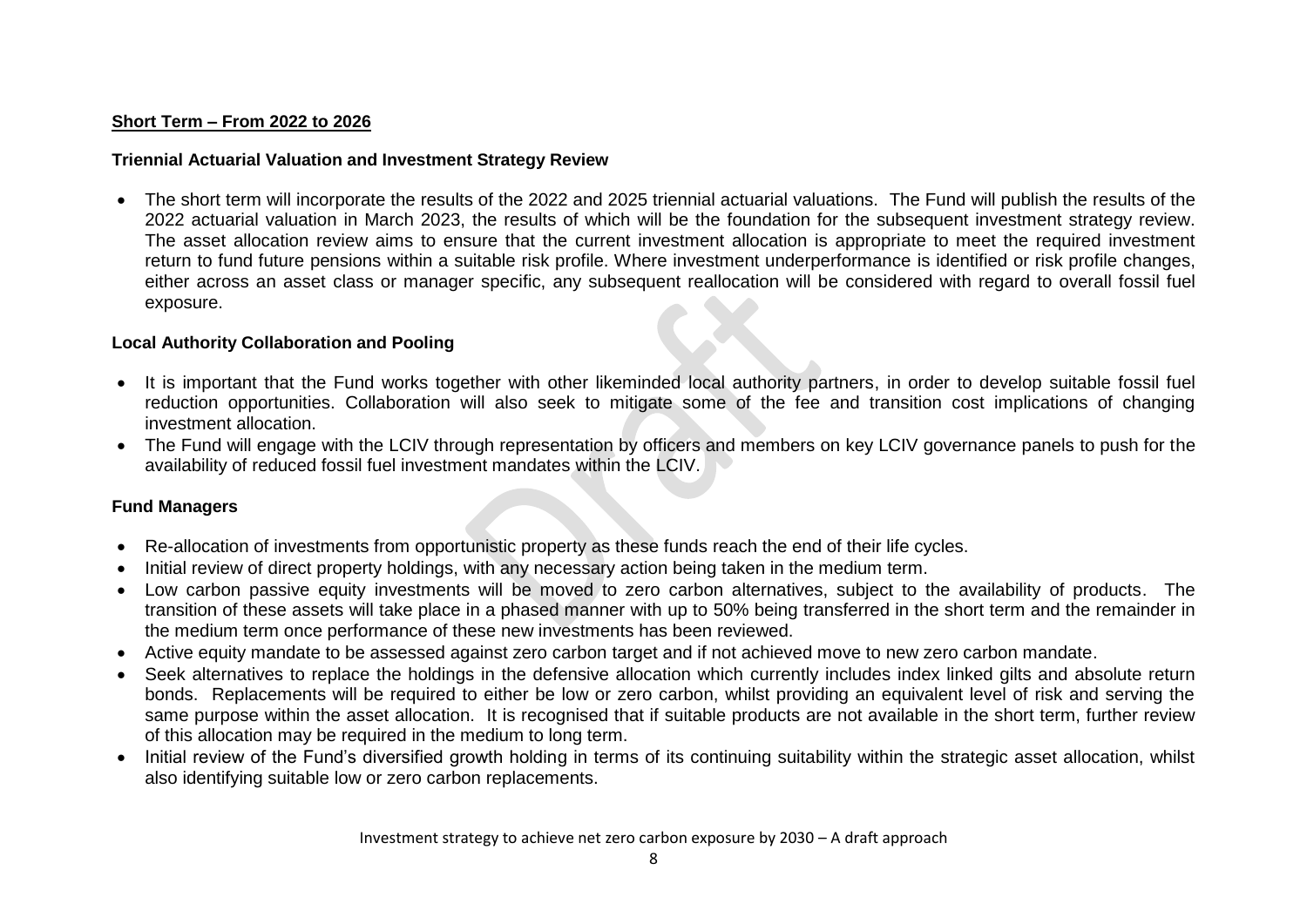- Review performance of holding in the Comgest Global Emerging Markets Plus Fund in terms of both performance against benchmark and carbon emissions.
- Consolidate new mandates allocated in 2021-22. (These include Comgest Global Emerging Markets Plus Fund, Blackstone Strategic Capital Holdings II, Temporis Impact V Fund, Darwin Bereavement Services Fund; and BTG Pactual Timberland Fund).
- Assess carbon objectives in the context of the results of the 2022 and 2025 triennial actuarial valuations.
- The Fund will use this period to identify developments in low and zero carbon equity investments being brought to the market and the opportunities they present to the Fund in its journey to achieving net zero carbon.
- A formal update and refresh of the investment strategy will take place in 2026.

#### **General**

- The Fund will continue to develop and improve its approach to the measurement of its carbon footprint to ensure it is kept current and accurate. This will be a key metric in monitoring progress towards achieving net zero carbon. We will work with fund managers and data providers to establish actual data which will replace proxies. All new investment products that the Fund invests in will be required to provide the Fund with regular data on their carbon intensity.
- Develop enhanced carbon measurement for property investments and review the management and monitoring of carbon in the property allocation.
- The Fund will lobby the fund management industry for the introduction of new products that meet our objectives.
- The Fund will continue to support the work of the Local Authority Pension Fund Forum (LAPFF) as representing 90 local authority pension funds in their engagement with companies to promote best practice climate aware business activities
- Any changes to investment allocations will need to be communicated with key advisers, such as the Fund actuary, as well as the Fund's external auditors.
- The Fund will engage with the investment advisers who support the Fund in monitoring and engaging with buy-rated investment strategies held outside of the LCIV.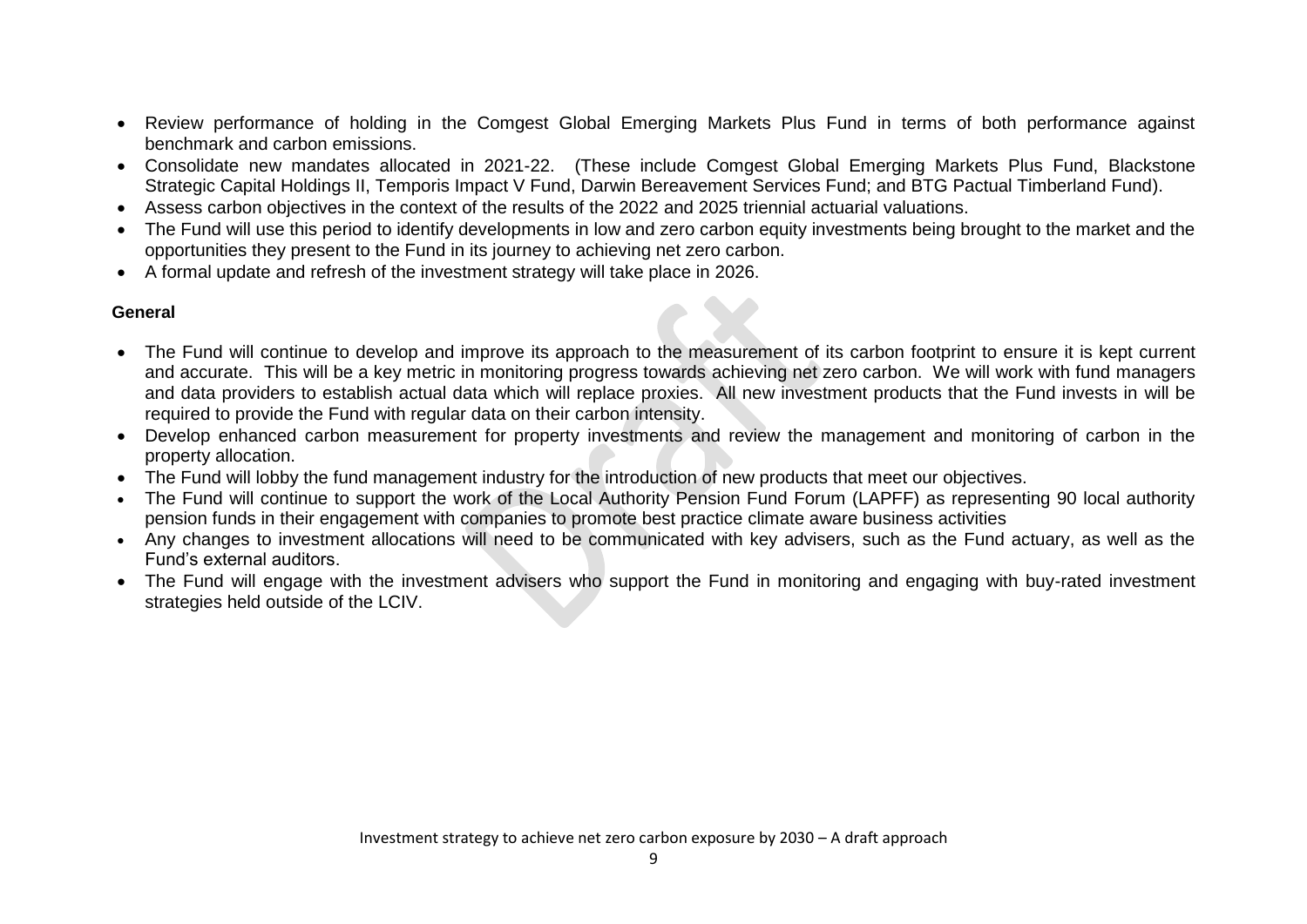Investment strategy to achieve net zero carbon exposure by 2030 – A draft approach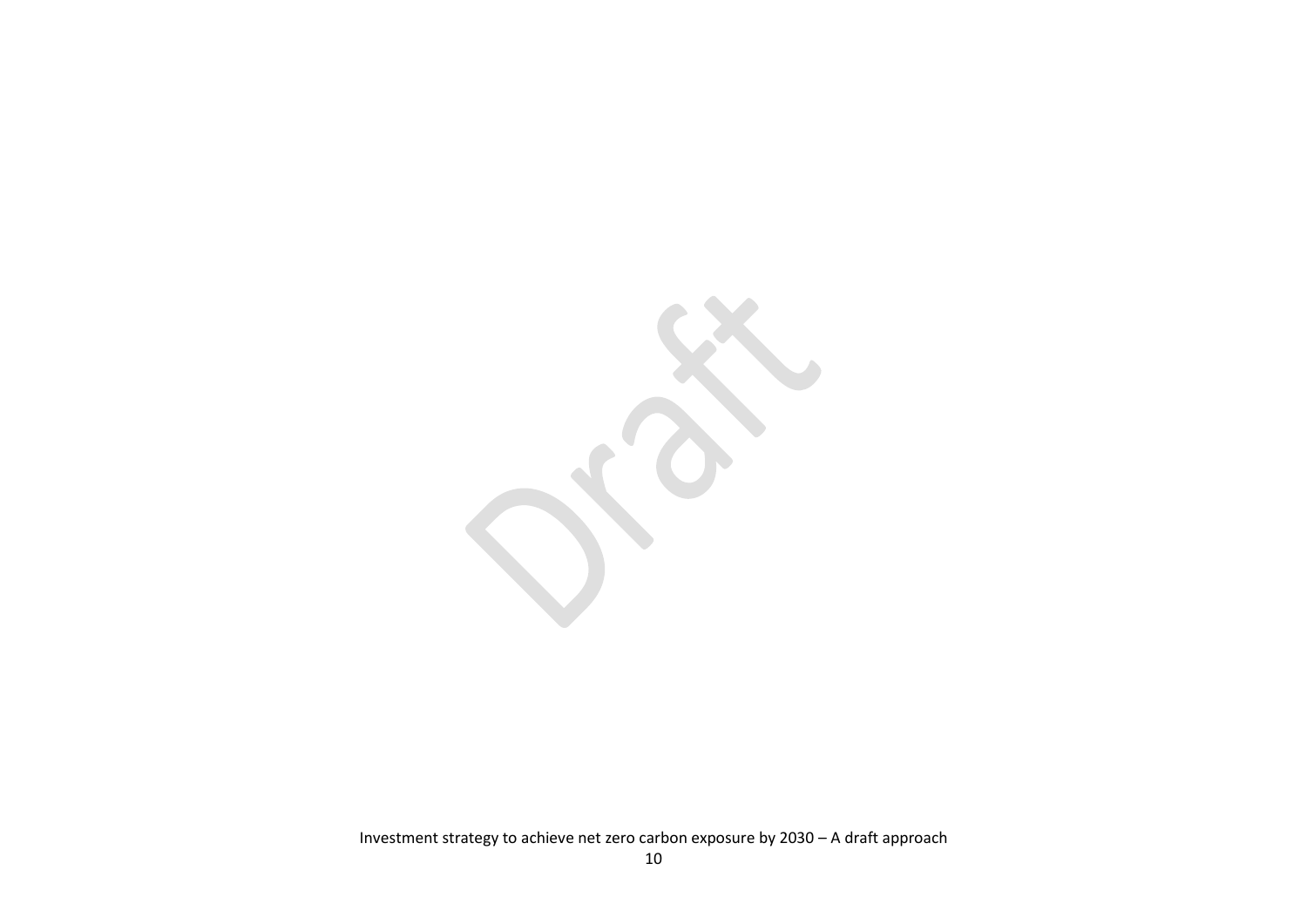#### **Medium Term – From 2027 to 2029**

#### **Triennial Actuarial Valuation and Investment Strategy Review**

- The medium term will incorporate the results of the 2028 triennial actuarial valuation and will constitute a key point for major review of assets and investments to ensure that these are best placed to meet the payment of benefits to members of the scheme. Fossil fuel risks and opportunities will be incorporated in the consideration for any amendments to the asset allocation strategy.
- The carbon footprint will be re-calculated quarterly and incorporated into the overall portfolio risk assessment.

### **Local Authority Collaboration and Pooling**

• The Fund is committed to working with the LCIV and will seek to comply with the government requirements for pooled investments. The Fund will continue to seek to exert influence over the strategic direction of the available investments within the LCIV, alongside other local authority partners, to ensure that these are appropriate for the sustainable strategy that the Fund wishes to implement. The opportunity for reduced fossil fuel or sustainable investment in multi asset mandates will likely develop as part of continued engagement between the Fund and other likeminded members of the LCIV.

## **Fund Managers**

- Continued engagement with fund managers to ensure that fossil fuel risks and opportunities are consistently and appropriately taken into consideration throughout the decision making process.
- Review of private residential holdings within the Fund in terms of their continuing suitability within the investment strategy and their contribution to the Fund's zero carbon targets.
- Review of direct property investments to seek zero carbon options. This will be subject to availability of zero carbon investments in the commercial property sector and also the satisfactory performance of markets to avoid crystallisation of losses, thereby protecting the value of the Fund. If it is not possible to achieve zero carbon within this asset class suitable alternative asset classes, which meet the Fund's strategic requirements, will be identified as a replacement.
- Balance of low carbon passive equities will be moved to zero carbon equivalents. This will be subject to satisfactory performance of assets transferred in the short term and the availability of suitable investment products in this asset class.
- Complete the migration of the current diversified growth, index linked gilts and absolute return bond holdings into reduced and zero carbon products.
- Further review of holding in the Comgest Emerging Markets Plus Fund, with action being taken if investment performance or zero carbon targets are not being achieved.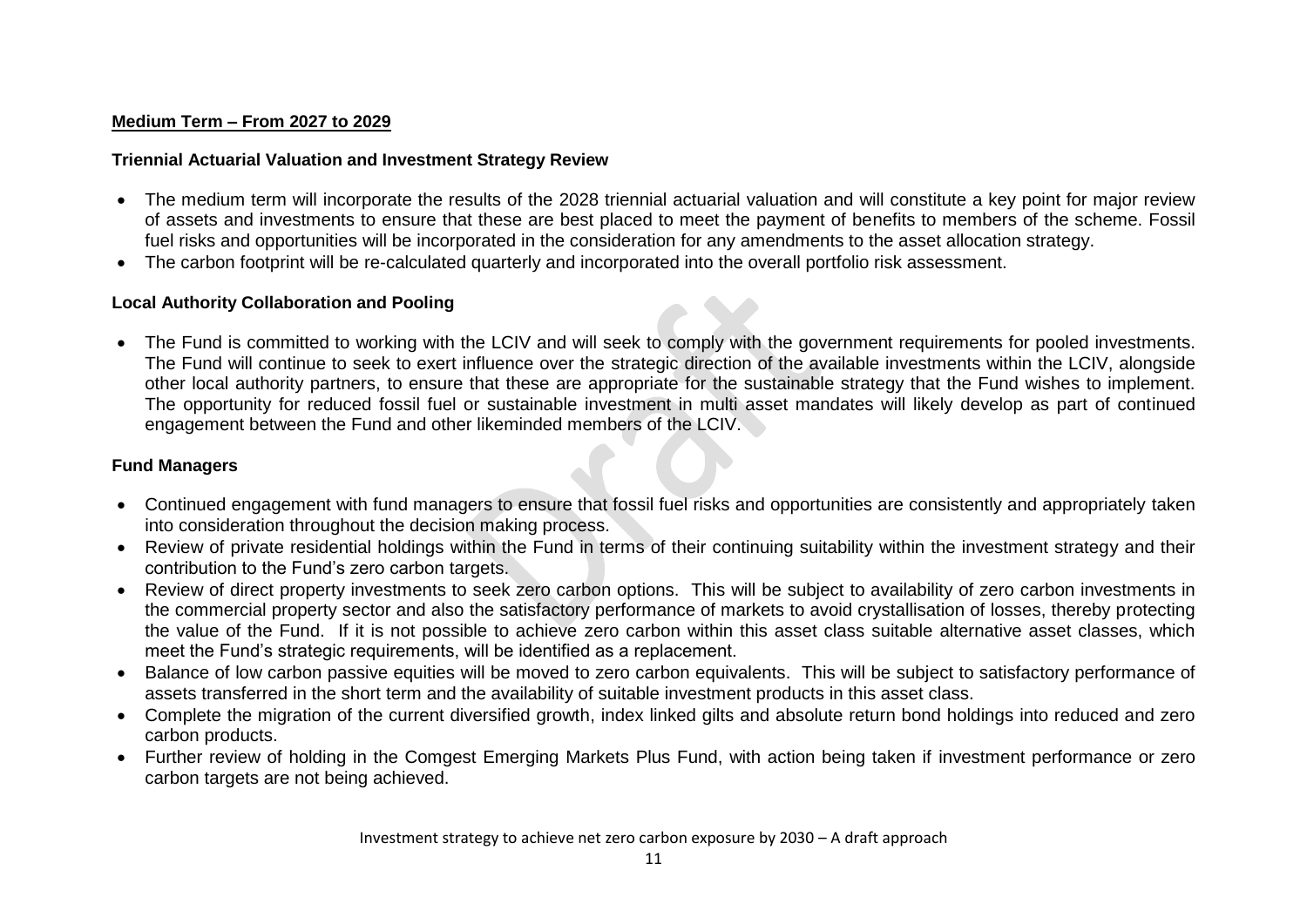- Formal review of the performance of the zero carbon sustainable infrastructure investments and maintenance of the pipeline of commitments to maintain the strategic allocation to this asset class. Make adjustments to holdings in this asset class if necessary.
- Review the performance and carbon emissions of the reduced carbon private equity holding with Blackstone. Make adjustments if required, subject to the availability of alternatives.
- Review the holding in the Darwin Bereavement Services Fund and consider suitable replacements if performance and carbon targets are not being achieved.

#### **General**

- The Fund will continue a policy of engaging with companies through membership of the LAPFF and the LCIV to encourage companies to adopt the highest of standards with regard to fossil fuels and energy efficiency.
- The measurement of the Fund's carbon footprint will include advanced metrics which will measure progress towards the Fund's net zero carbon targets. The use of scenario analysis will facilitate the Fund to understand where it could be by 2030 based on its current investment strategy, planned changes, and alternative investment strategies and asset allocations. This will enable action to be taken in the medium to long term, to identify holdings which cannot continue to be held in the strategic asset allocation, ensuring that the 2030 target is achieved. An assessment of the Fund's alignment with the Paris Agreement will be conducted providing temperature scores of the portfolio. This will also provide useful information for decision-making.
- The Fund will continue to lobby the fund management industry to encourage the development of new zero carbon investment products.
- A survey of scheme members will be conducted which will include scheme governance, administration and investments. The results will be considered when assessing actions to be taken over the long term.

#### **Long Term: 2030**

#### **Triennial Actuarial Valuation and Investment Strategy Review**

• The Fund will continue to assess the overall investment strategy as required to meet the pension benefits for members. As and when asset and manager allocations require amending, the risk of fossil fuel exposure will be incorporated into any due diligence regarding risk and reward decision making.

## **Local Authority Collaboration and Pooling**